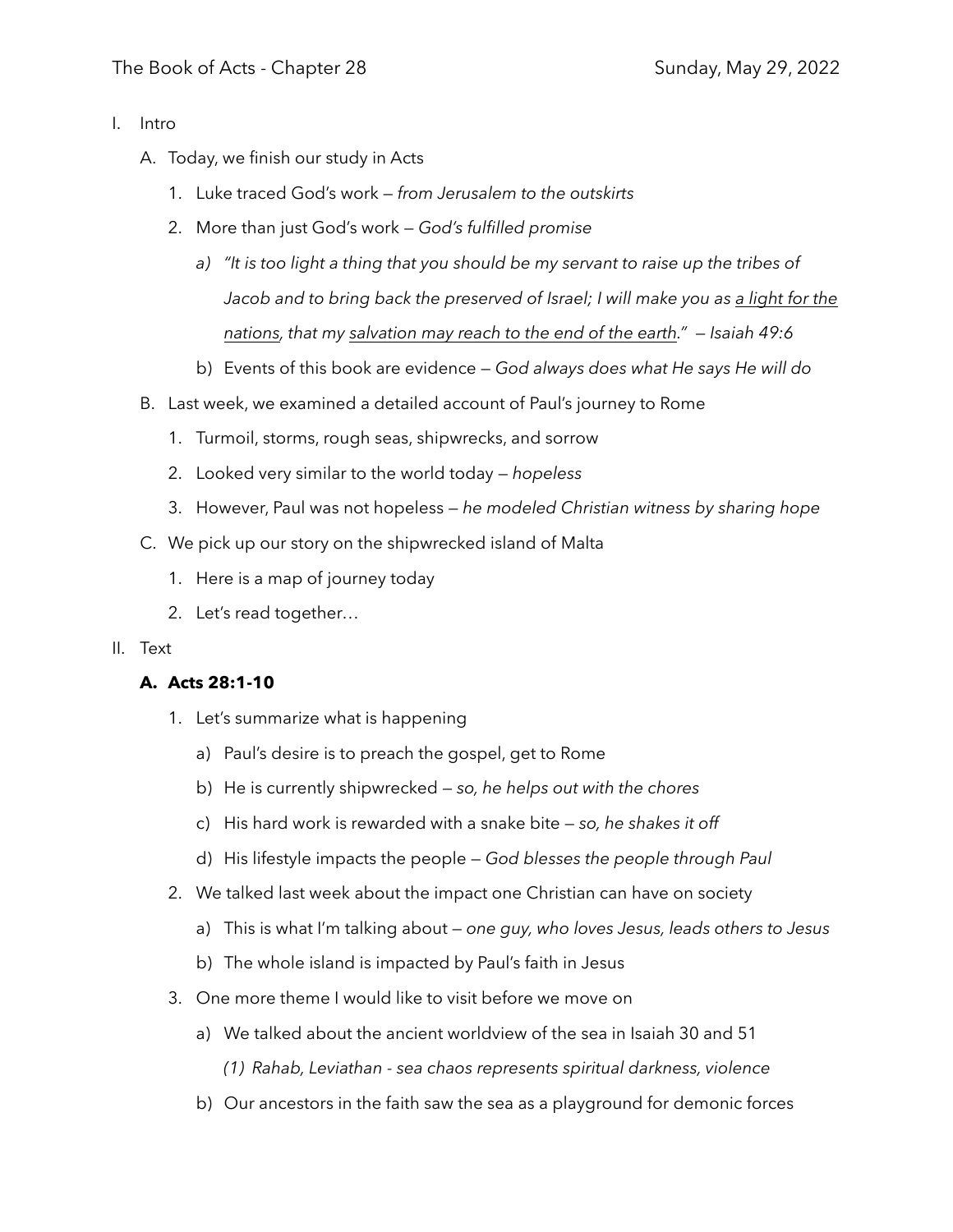- *(1) This is why the disciples were astonished when Jesus calmed the storm*
- *(2) This is why Isaiah exalts Yahweh as the one who conquers the sea in Isa 51:9*
- c) I mention this because Acts 27-28 contains many of these elements
	- (1) God told Paul "You will testify about me in Rome"
	- (2) Cue trials, beatings, prison, chaos storms at sea, and…a serpent bite
	- (3) It is Biblical to look at these chapters through a spiritual lens
		- (a) The devil is throwing everything at Paul *it does not matter!*
		- (b) Even if the devil slows God's plan with a shipwreck *God uses it*
		- (c) The people of this island were healed by the power of God
- 4. Main point *the events of this trip, demonic or not, did not stop God's promises*
	- a) Paul WILL testify in Rome *God said it, it will happen*

# **B. Acts 28:11-16**

- 1. Paul finally arrives in Rome
	- a) Brothers met him before he even reached Rome
	- b) Vs 15 uses *tharsos* to describe what this did to Paul *filled with encouragement*
- 2. Daily life can be a long journey *something special about sharing it with others*
	- a) Our weekly gathering should be a source of encouragement
	- b) Our small group gatherings should fill your sails with wind to keep going
	- c) This is why we gather *take courage, to thank the Lord, and to keep going*

# **C. Acts 28:17-23**

- 1. Paul is coming off a really rough 2-3 years
	- a) Prison, house arrest, 4 trials, storms, shipwrecks, snake bites
	- b) What does he do when he reaches Rome?  *he relaxes…for 3 DAYS!!!*
		- (1) After 3 days, he gathers the crowds and starts preaching
		- (2) He preaches while he is handcuffed to a Roman soldier
- 2. I don't know about you, but this puts some things in perspective
	- a) Think about how much self-care we need these days
	- b) Think about how we schedule *ministry* around normal life
	- c) Paul seems to be running on different fuel *certainly not comfortable, safe fuel*